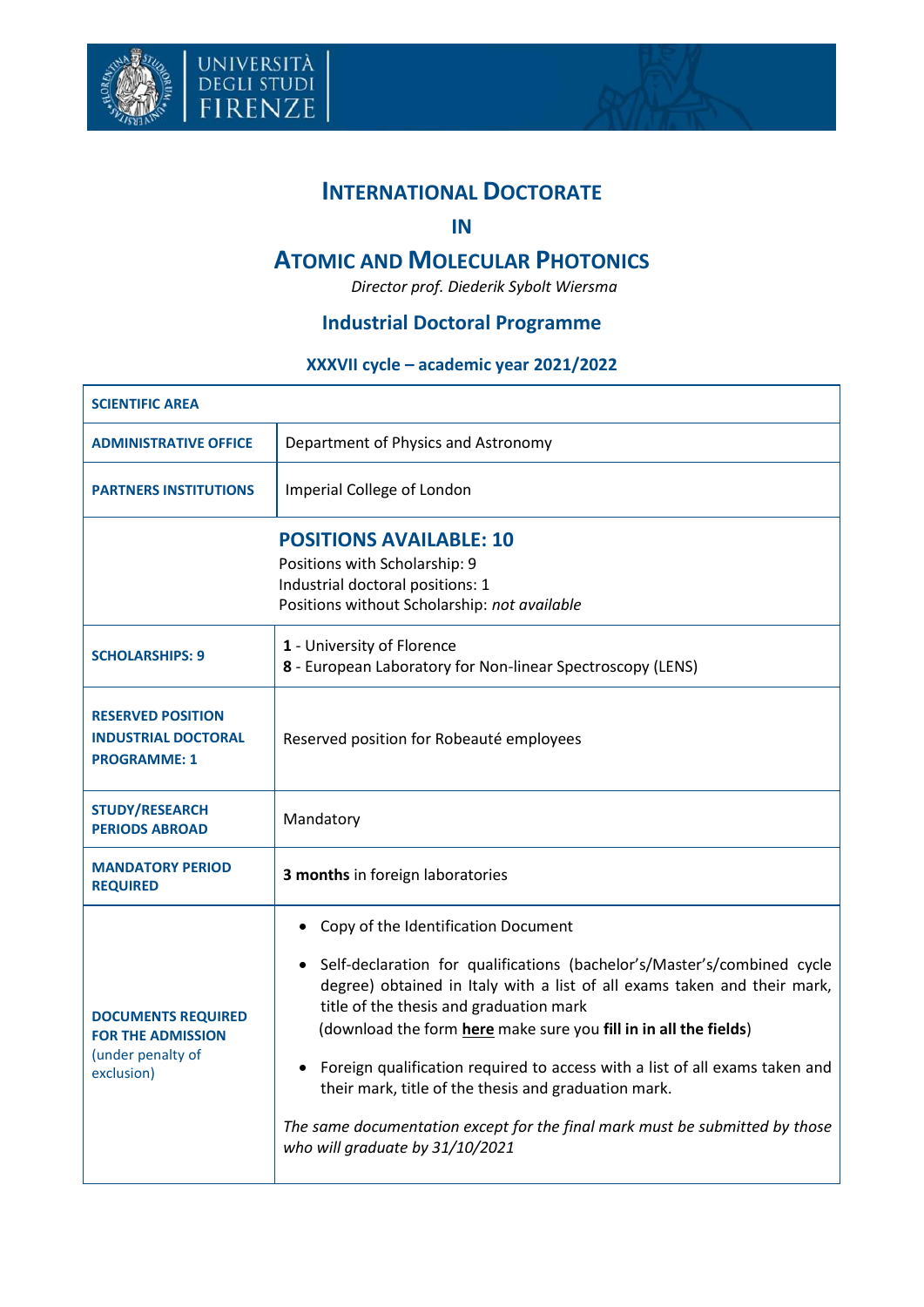| <b>DOCUMENTS REQUIRED</b><br><b>FOR THE EVALUATION</b>                             | <b>MANDATORY</b><br>Curriculum vitae<br>Research Project<br><b>OPTIONAL</b><br>List of publications (in English)<br>$\bullet$<br>Qualification documents (in English)                                                                                                                     |                  |                  |  |
|------------------------------------------------------------------------------------|-------------------------------------------------------------------------------------------------------------------------------------------------------------------------------------------------------------------------------------------------------------------------------------------|------------------|------------------|--|
| <b>REFERENCE LETTERS</b>                                                           | A section is provided in the online application to specify the e-mail addresses<br>of two professors/researchers willing to provide information about candidates<br>training path and activities performed within a scientific field related to the<br>Ph.D. course.                      |                  |                  |  |
| <b>RESEARCH PROJECT AND</b><br><b>DOCUMENTS</b>                                    | The Candidate shall present a Research Project for her/his activity during the<br>three years Ph.D The project must be in A4 format (from 2 pages up to<br>maximum 5 pages) including notes and references. The project, the CV and all<br>the other titles should be written in English. |                  |                  |  |
| <b>EVALUATION PROCEDURE</b>                                                        | Evaluation of the curriculum, research project, publications and other<br>scientific qualifications documents<br><b>Interview</b><br>As detailed in the section below "Evaluation Marks".                                                                                                 |                  |                  |  |
| <b>LANGUAGE FOR THE</b><br><b>INTERVIEW</b>                                        | English                                                                                                                                                                                                                                                                                   |                  |                  |  |
| <b>INTERVIEW MODE</b>                                                              | <b>Remotely (videocall)</b>                                                                                                                                                                                                                                                               |                  |                  |  |
| <b>FURTHER INFORMATION</b>                                                         | Interview will be focused on the discussion of the research project and on the<br>curriculum submitted by the candidate.                                                                                                                                                                  |                  |                  |  |
| <b>EVALUATION MARKS</b>                                                            | parameter                                                                                                                                                                                                                                                                                 | minimum<br>score | maximum<br>score |  |
|                                                                                    | Curriculum vitae, publications, qualification<br>documents                                                                                                                                                                                                                                | 13/120           | 20/120           |  |
|                                                                                    | Project research                                                                                                                                                                                                                                                                          | 27/120           | 40/120           |  |
|                                                                                    | Applicants who obtain a mark of at least 40/120 according to the<br>minimum score for each parameter will be admitted to the interview                                                                                                                                                    |                  |                  |  |
|                                                                                    | Interview                                                                                                                                                                                                                                                                                 | 40/120           | 60/120           |  |
|                                                                                    | Eligibility is achieved with a minimum score of 80/120                                                                                                                                                                                                                                    |                  |                  |  |
| Further information available at the following web page: http://phd.lens.unifi.it/ |                                                                                                                                                                                                                                                                                           |                  |                  |  |